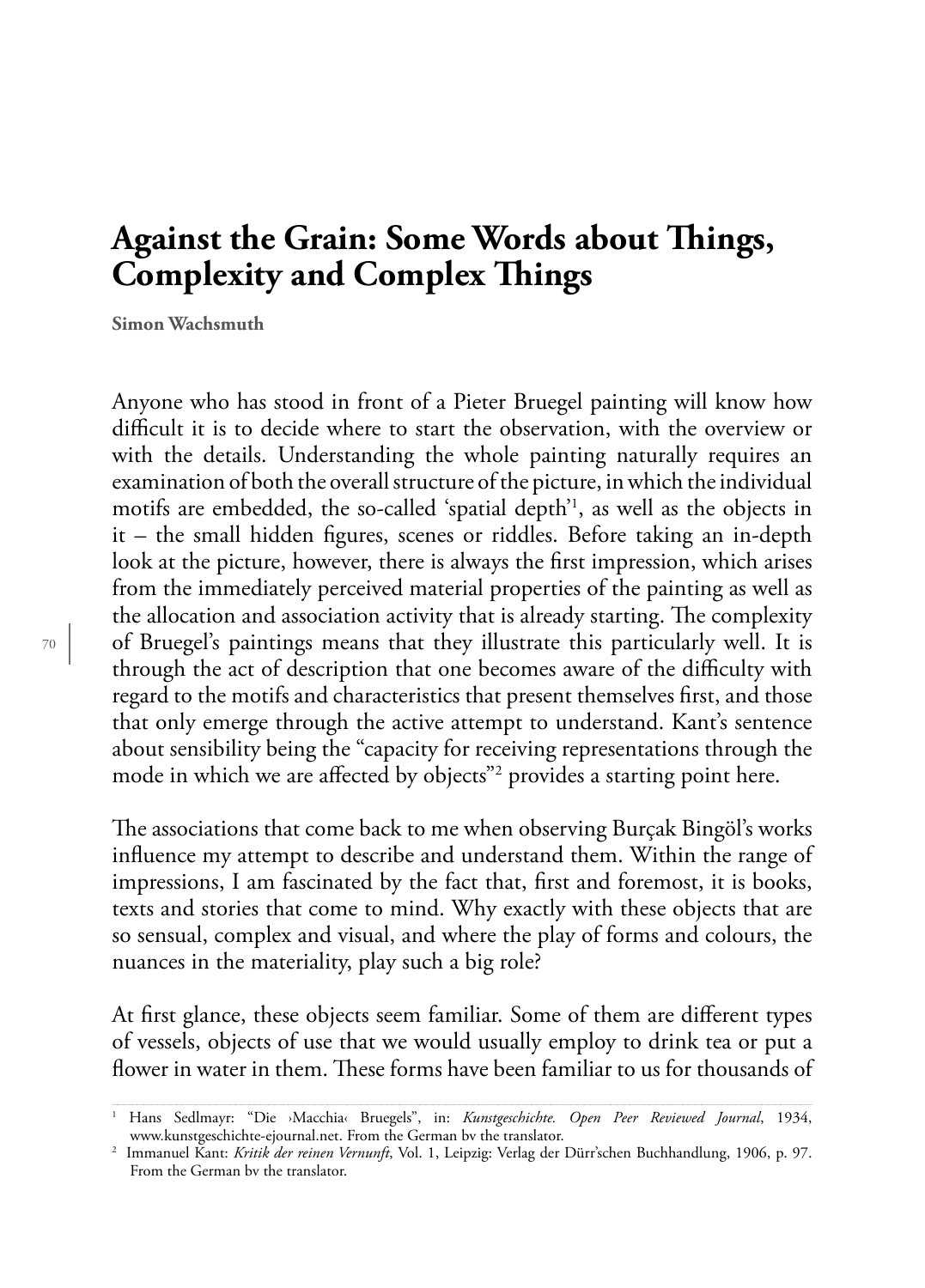years. Possibly the oldest ceramic finds are the pieces of a vessel from China, around 20,000 years old. Later, in the Neolithic period, the production of ceramic vessels is already becoming more frequent, in Asia, Africa or Europe. Ceramic finds are highly valued by archaeologists, as the different styles mean that the fragments offer precise information about their period of origin. Apart from tools, a few of the oldest objects that we know are figurines. As their occurrence is more rare, they hold a special place in research and the museum world. The Lion Man from Stadel Cave is approximately 35,000 to 41,000 years old and sculpted from mammoth ivory. The Venus of Willendorf and the Venus of Dolní Věstonice are around 29,000 years old. While the first figurine is carved from a type of limestone, the Moravian Venus is a ceramic article. Reflections of human figures are part of the human ability to consciously appreciate ourselves and the world, to reflect and be able to abstract, even if the representation is of ritual figures rather than a person. But vessels are evidence of the ability to ensure one's survival through innovation. Museums around the world are thus replete with ceramic artefacts through time and space and reflecting human development. Even if a vessel is more than 10,000 years old, it seems familiar to us. The shape of these things is inscribed in us; we instinctively understand their form and function.

An important aspect of the object, to paraphrase Martin Heidegger, is its functionality. If we hammer with a hammer or draw with a pencil then these objects are to be assigned to the 'equipment' category. If we observe them, talk about them and ask about their purpose then the hammer and pencil each become a 'thing'. In Heidegger's eyes, things aren't primarily objects of the world but of consciousness. *Equipment*, like the pencil, is needed *to do something*, for example to draw something or write a text.<sup>3</sup> So in the thing, and in our case it can even be a ceramic vessel, there is knowledge. Using its presence as a basis, we reflect the way it came about and learn how it relates to other things.

Yi-Fu Tuan describes this experience wonderfully in his text *Te Significance of the Artifact*. Here we come to the first of the books that came to mind in relation to Burçak Bingöl's works, as in one text Yi-Fu Tuan quotes from a book that I read as a child and have never forgotten:

<sup>&</sup>lt;sup>3</sup> Cf. Martin Heidegger: *Being and Time*, transl. by Joan Stambaugh, Albany: State University of New York Press, 1996, pp. 62–71.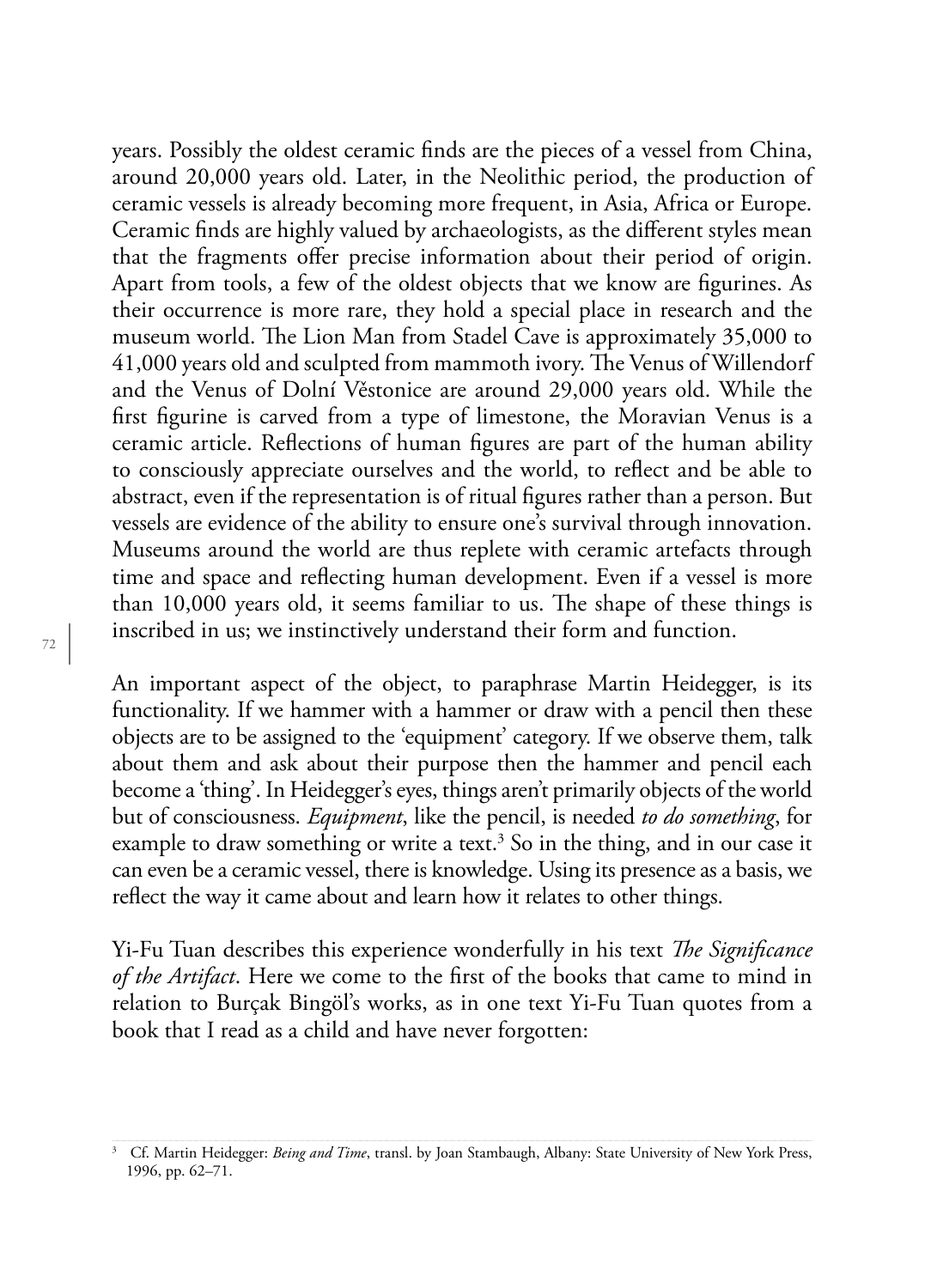Experience is fleeting, elusive, and chaotic. We use words, gestures, and artifacts to give it a semblance of duration and coherence. Experience is captured in a thing; an inner sense of harmony might appear as a thing in a world of tangible things. But a thing is seldom able to speak unambiguously for itself. Its significance relies at least in part on the support of words and gestures. Thus, after putting the final polish on a jar that we have made and feel proud of, we call on persons present to admire it and place it almost reverently on the mantlepiece. An object commands attention by virtue of its own outstanding quality and by virtue of a prominent location among other artifacts. Nonetheless, the visibility tends to diminish in the course of time unless it is recreated periodically with verbal and gestural appreciation. Valued artifacts must be maintained by human discourse. That is one reason why friends and appreciative critics are important. Consider the following incident from Kenneth Grahame's animal story, "The Wind in the willows." It illustrates beautifully how sympathetic speech and action can establish a home. Rat and Mole were friends. When the two of them found their way back to Mole's underground burrow, Mole felt shame because after a period of absence his home seemed such a poor and cold little place. Rat, kind beyond measure, set about to restore his friend's confidence. He was able to see all kinds of merit in the house that escaped his host's notice. "So compact! So well planned! Everything here and everything in its place!" Rat built a fire and got Mole to dust the furniture. Then they searched for food.

"No bread!" groaned the Mole dolorously; "no butter, no—"

"No *pâté de foie gras*, no champagne!" continued the Rat, grinning. "And that reminds me—what's that little door at the end of the passage? Your cellar, of course! Every luxury in this house! Just you wait a minute."

He made for the cellar door, and presently reappeared . . . with a bottle of beer in each paw and another under each arm. "Self-indulgent beggar you seem to be, Mole," he observed. "Deny yourself nothing. This is really the jolliest place I ever was in. Now, wherever did you pick up those prints? Make the place look so home-like, they do. No wonder you're so fond of it, Mole. Tell us all about it, and how you came to make it what it is."4

Rat and Mole are of course referring to everyday things – the home, the furniture, lamps, curtains and pictures on the wall; but also to the good pâté

<sup>4</sup> Yi-Fu Tuan: "Te Significance of the Artifact", in: *Geographical Review* 70, 4 (1980), ed. by American Geographical Society, pp. 462–472.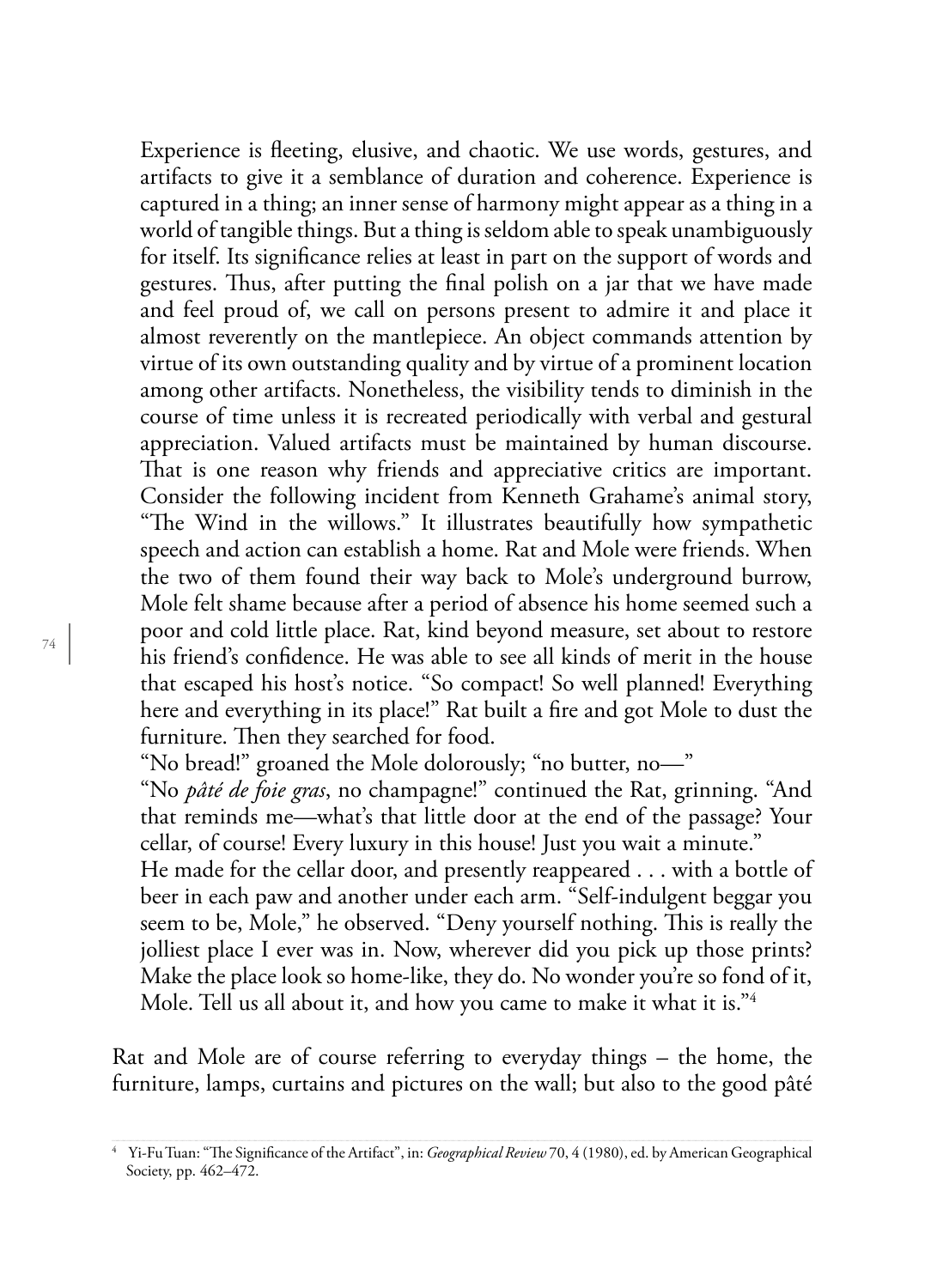and the tasty beer (in a lovely clay pot and neat bottle... Anything else would be unacceptable...), and in particular to the words and gestures that give these things the necessary positive meaning and human warmth.

The forms that we have talked about thus far are everyday use objects, but according to Heidegger just *not only* or *not completely*. In this sense, Burçak Bingöl works with these archaic, traditional and profane (and sometimes also mimetic) forms. But she weaves these things into another process. The items maintain their functional or natural form but through handling them reflect more: their ability to speak. We aren't the only ones who can talk (*about* things): as has been claimed in research for some time now, things can speak, too.5 Nothing can substantiate this better than a work of art. It isn't Rat or Mole who underline this but the American-Chinese human geographer Yi-Fu Tuan himself: "An artwork is a special type of artefact that by virtue of its successful embodiment of complex emotions of great importance resists absorption into the daily activities of the utilitarian world." What is meant here is the oscillation of the object in our perception, between its place as practical *equipment* and its location as a *thing* on a meta level. This seems contradictory, and I'm also unable to remove the contradiction fully, but it is an important geographer who must be familiar with places and locations who said it.

Burçak Bingöl resorts to materials with historical connotations, such as ceramic and porcelain. She also cites the forms of traditional objects, of vessels like a bottle, vase, bowl or plate. But with Bingöl the things are not what they should be, and to return quickly to Heidegger: in their present form, they are no longer to be used *to do something*, so their status as things is clear. At this point, we have to pay our respects to Rat and Mole briefly before saying goodbye to them in order to tread another path en route to the next stories. Since our uncouth water rat has already waxed lyrical about the interior quality of Mole's home, and given us a good mental image of it, we must also describe a few of Burçak Bingöl's objects. Even if these works can be seen in the exhibition and the catalogue, they still need to be captured in words. Only thus will it be become apparent that Bingöl's objects are not easy to describe, and furthermore it will become clear how the things only acquire their meaning through perception and description. Even if Rat and Mole are

<sup>5</sup> Cf. Joseph Leo Koerner*: Tings that Talk: Object Lessons from Art and Science*, ed. by Lorraine Daston, New York: Zone Books (MIT Press), 2004, pp. 9–24.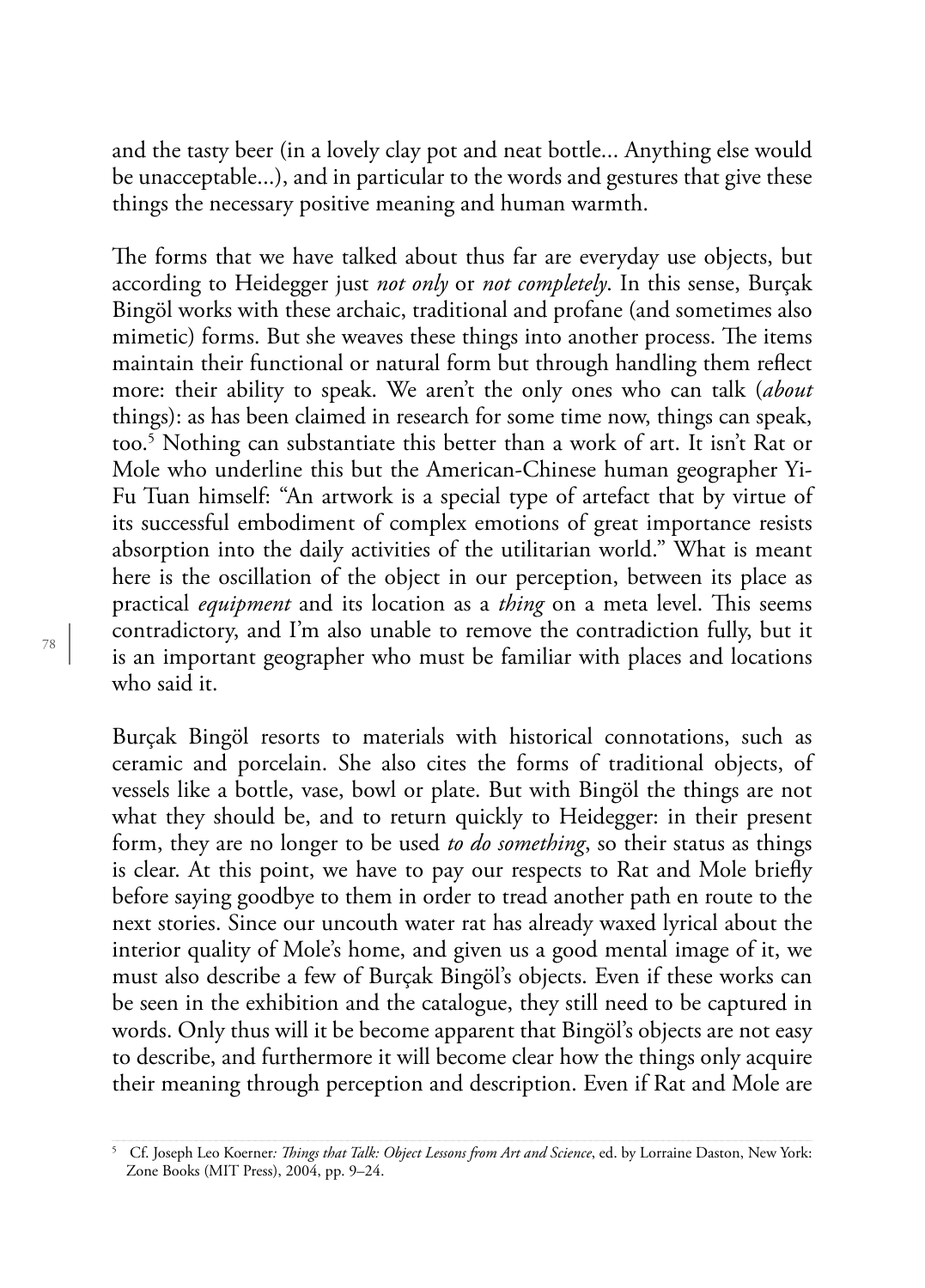not known for being your classical examples of beings of pure reason, nor are they likely to be familiar with Immanuel Kant's works, you could get the impression that they were referring to his differentiation of objects obtaining their meaning by virtue of their qualities, or through the way we see them. (I'm not yet clear how beer and pâté correlate to this, but it's probably clear to Rat and Mole...)

We've already determined some of the basics. The objects discussed are different types of vessels, but they're only one part of these complex compositions. There are also plant objects and motifs, although these are not isolated but instead part of a mostly formless mass from which they partially protrude, or onto which they are transferred as an image. The vessels can be immersed in a shapeless ceramic mass from which only a neck or beak stick out. Sometimes things are covered with a trickle of glaze, at other times they are smeared with matt clay. The form can be clean and visible at some points or covered by rough clods of clay at others. The form of a vessel can suddenly transition into an organic structure, as if it were a wondrous reverse metamorphosis from a precisely processed object back to raw clay. Some things are kept in their natural colour while for others this colour order is reversed. Objects seem to melt, to harden and to shatter. The pieces on which illustrations of plants have been printed, or which, by pouring over glaze, assume the plastic form of a thorny flower, bring fossils to mind, and similarly to fossils the natural objects become images of themselves. Several of these small sculptures evoke fragments that could have come from an archaeological dig, or mineralogical finds in a natural history cabinet. But some could be corals or amphorae that after centuries have been raised covered in mussels from a shipwreck. The rack on which they are presented at the Zilberman Gallery exhibition strengthens the impression of a cabinet of curiosities from the  $19<sup>th</sup>$  century. And yet despite the individual differences between each object, these are things that are recognisably related, that form a group and that spring from a common idea. One could continue describing at this point, but the amount of impressions expressed is already sufficient to determine that one thing stands out from these descriptions: you could use the terms complexity and formless for all of the objects.

Bingöl's works have many characteristics that would be equal starting points in the search for an explanation. The origin of the forms as well as their associative strength, the diverse material properties such as colour, texture and structure but also the approach to be discerned that includes chance and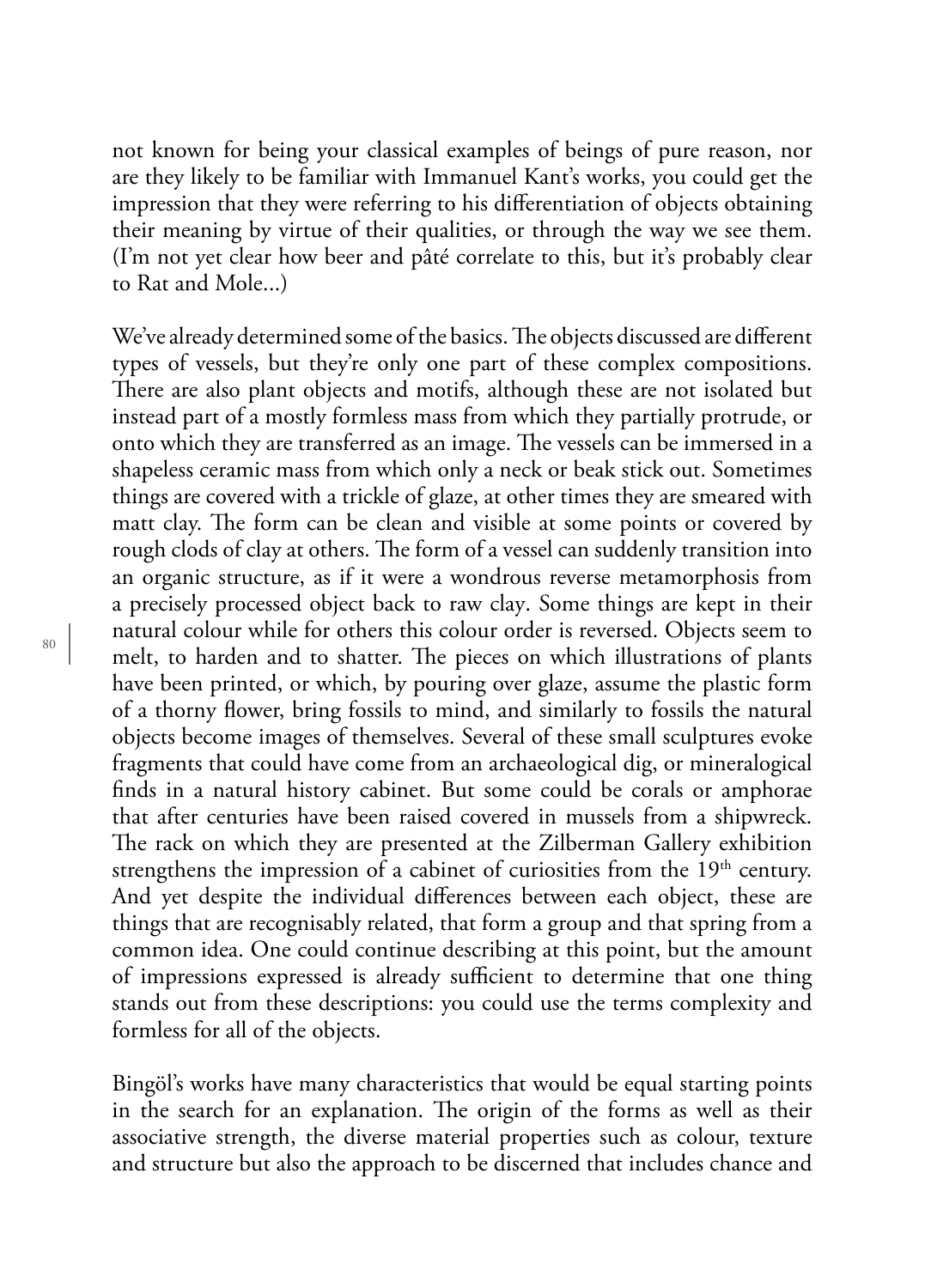intention and persistently takes things out of their form are just a few of these possibilities. However in order to avoid an overly didactic object-related explanation, at this juncture I would like to skip a few of these undoubtedly appealing possibilities and move on to the next literary work, and through further description of a description show Bingöl's works in a different light, this time bleak and creepy.

In a dark room, lit by the modest light sources of the outgoing  $19<sup>th</sup>$  century, Jean Floressas des Esseintes, the sad hero of Joris Karl Huysmans' novel *Against the Grain*, sits and watches his giant tortoise. Who is Monsieur des Esseintes? In the blurb for this work from 1884, he is described as an anaemic person who suffers from "neurasthenic hypersensitivity and morbid ennui" as the "final bearer of an aristocratic name and the inheritor of enormous wealth". He flees from "vulgar reality" and "into a private realm of esoteric artificiality".<sup>6</sup> This story is the description of the decline of a human being in an isolated space. At the heart of the narrative mode are the bizarre interiors and objects created by the protagonist, which allow him to immerse himself completely in an illusory world. One of the vivid highpoints of the story is his purchasing of the abovementioned giant tortoise. Excited by an oriental rug, "and following the silver gleams which fell on its web of plum violet and alladin yellow, it suddenly occurred to him how much it would be improved if he could place on it some object whose deep color might enhance the vividness of its tints." Taken by this idea, des Esseintes strolls through Paris until he finds the right object in a shop window at the Palais Royal. It's a long process before he works out how animal and rug could be brought into an ideal, formal harmony: "He therefore decided to glaze the shell of the tortoise with gold." But the effect doesn't last for long; something is missing and des Esseintes quickly discovers a way to solve the problem: "From a Japanese collection he chose a design representing a cluster of flowers emanating spindle-like, from a slender stalk. Taking it to a jeweler, he sketched a border to enclose this bouquet in an oval frame, and informed the amazed lapidary that every petal and every leaf was to be designed with jewels and mounted on the scales of the tortoise." The choice of stones, their name and individual significance, their appearance, light reflections and colour accents, and their exact arrangement on the tortoise's back take up many paragraphs in the book. The choice must be made between asparagus green chryosberyls and bluish-red ouwarovite,

<sup>6</sup> Joris-Karl Huysmans: *Gegen den Strich*, transl. by Hans Jacob, Frankfurt a. M./Berlin/Wien: Ullstein, 1972, blurb. Translated from the German by the translator.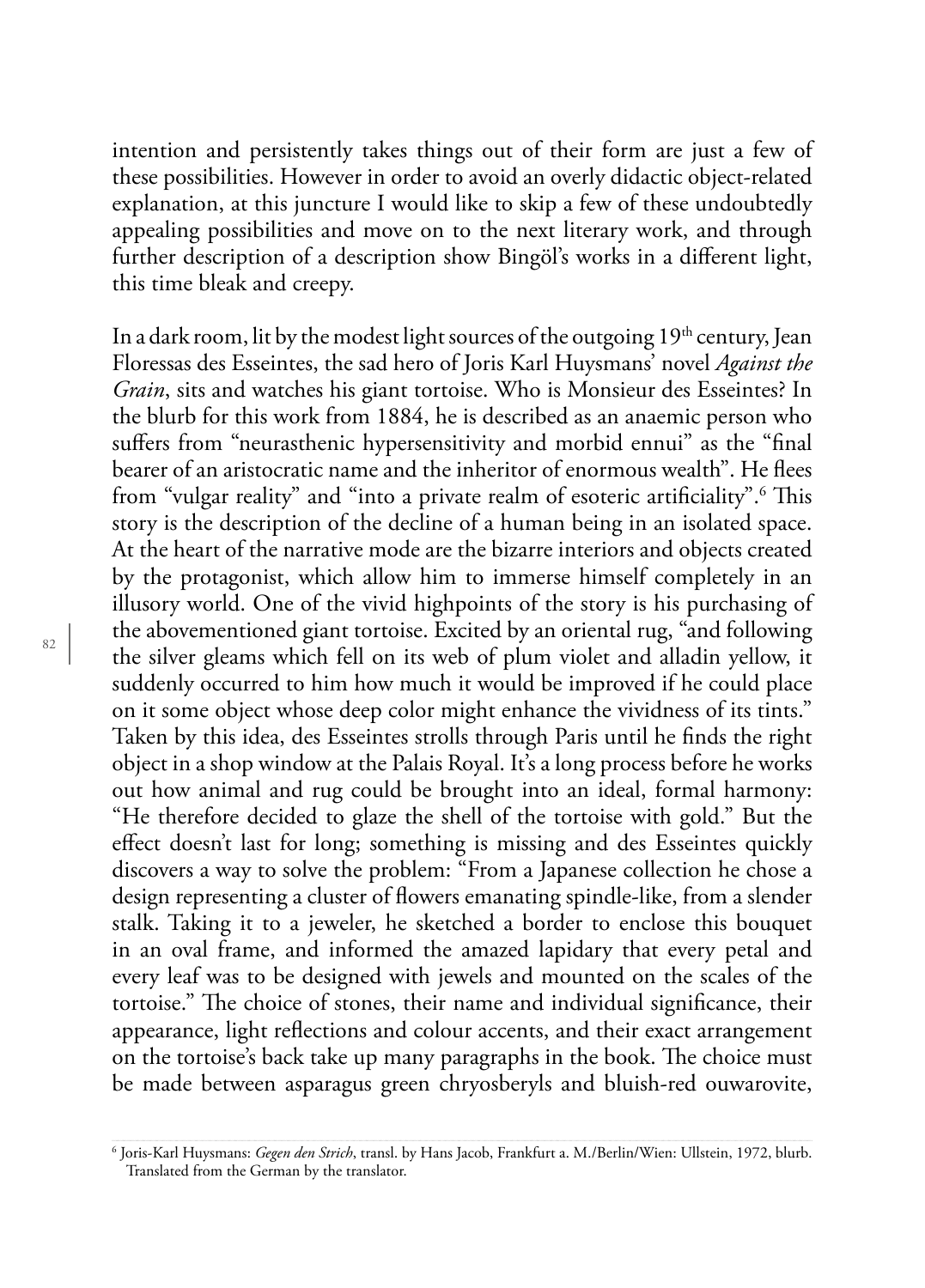oriental turquoises, cat's eyes from Ceylon and the mahogany red Compostella hyacinth; the talk is of mysterious unnatural scintillations or the watery azure glow of stones that would sufficiently light up the dark tortoise shell. But such effort pays off:

He was perfectly happy. His eyes gleamed with pleasure at the resplendencies of the flaming corrollae against the gold background. Then, he grew hungry — a thing that rarely if ever happened to him — and dipped his toast, spread with a special butter, in a cup of tea, a flawless blend of Siafayoune, Moyoutann and Khansky — yellow teas which had come from China to Russia by special caravans. This liquid perfume he drank in those Chinese porcelains called egg-shell, so light and diaphanous they are...<sup>7</sup>

On some afternoons, des Esseintes gazes into the sky through a doublewalled window filled with water, then "he operated the stops of the pipes and conduits which emptied the aquarium, replacing it with pure water. Into this, he poured drops of colored liquids that made it green or brackish, opaline or silvery – tones similar to those of rivers which reflect the color of the sky, the intensity of the sun, the menace of rain – which reflect, in a word, the state of the season and atmosphere. When he did this, he imagined himself on a brig, between decks, and curiously he contemplated the marvelous, mechanical fish, wound like clocks, which passed before the porthole or clung to the artificial sea-weed. While he inhaled the odor of tar, introduced into the room shortly before his arrival, he examined colored engravings, hung on the walls, which represented, just as at Lloyd's office and the steamship agencies, steamers bound for Valparaiso and La Platte..." Tired by this view and the numerous nautical charts and instruments in the room, he rests his eyes by looking at the one book lying on the table: "The Adventures of Arthur Gordon Pym', specially printed for him on laid paper, each sheet carefully selected, with a sea-gull watermark."<sup>8</sup>

It is obviously impossible to present the complexity of the book here without having readers participate in the entire *durée* of the active reading process. Concentration and tiredness are part of the pleasure of reading. It is also not relevant to know the story in detail. *Against the Grain* (original French title *À rebours*) is only an example, an external source used to highlight the difficulty of conveying reality, or individual motifs and objects, and how this

<sup>7</sup> Ibid. pp. 51–53.

<sup>8</sup> Ibid. p. 34.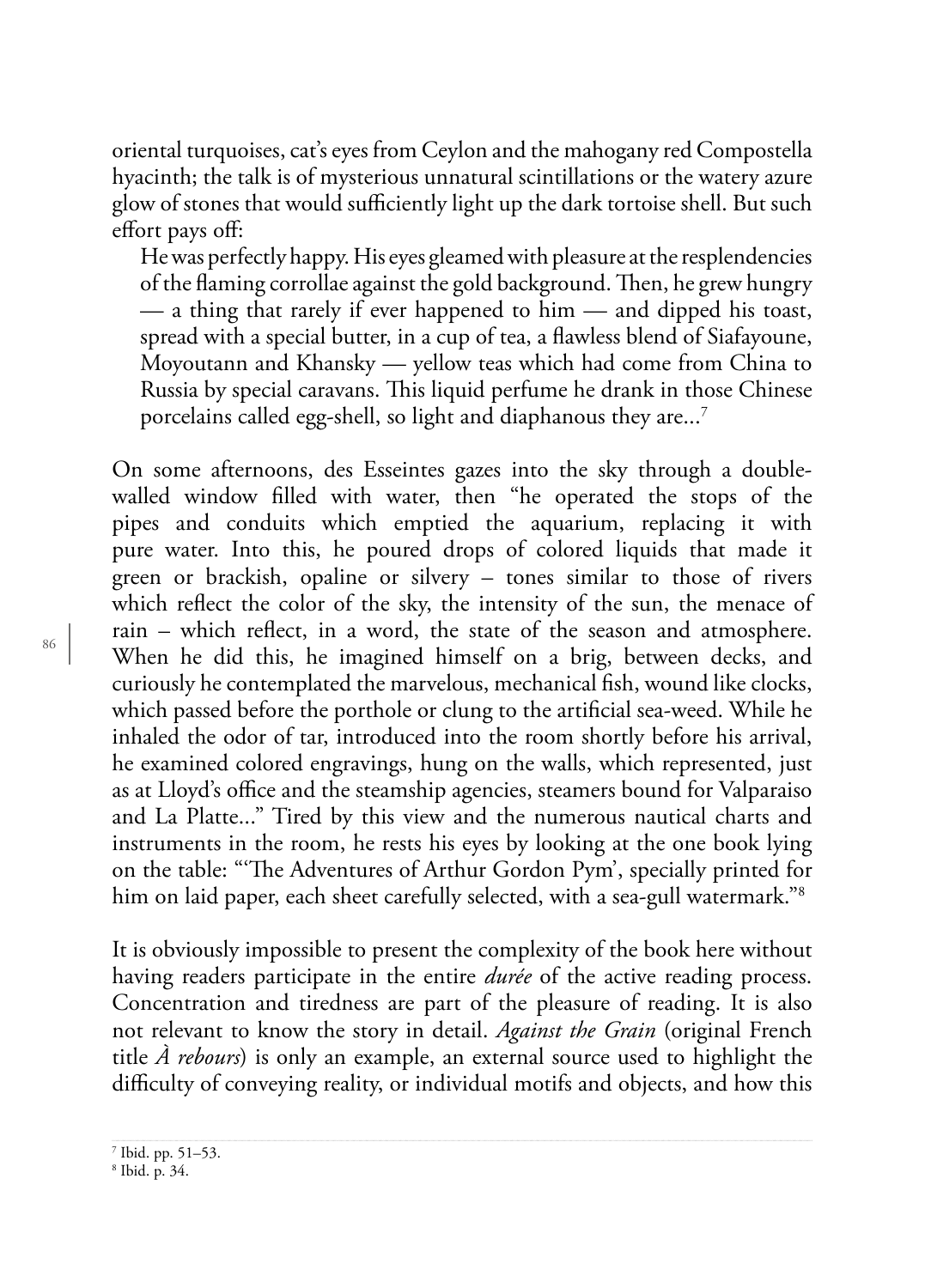can only be narrated via complex images that completely exhaust the reader's imagination. The descriptions of the nuances that manifest themselves in the tiny details arresting des Esseintes' attention fit Burçak Bingöl's works.

This situation is similar with other motifs and things, however: for example, how do you appreciate Hieronymus Bosch's complex motifs and describe a figure like the Tree-Man that consists of so many different elements, each one imbued with multiple references and offering manifold starting points for interpretation and allocation: "The heterogeneous, intricate, and riggedtogether nature of the monstrous entity it displays..."<sup>9</sup> The Tree-Man appears in drawn and painted form in several of Bosch's works. A spontaneous and amateurish attempt to summarise this *thing* in a few words: a figure with treetrunk legs in two boots, its body resembling an egg with its rear broken off and its front adorned with a human head wearing a construction as if it were a hat, on top of which is a vessel with a protruding ladder and a climbing figure grabbing a rope… and in all of this we haven't yet mentioned the surrounding landscape and a large number of the details let alone paid attention to any atmospheric compositional method. The art historian Joseph Leo Koerner highlights the difficulty of description by commenting on the journal of Antonio de Beatis, a Cardinal secretary who had seen Bosch's *Te Garden of Earthly Delights* in Madrid in 1517: "Somewhere in this maze of wonders Beatis arrived at 'various other panel paintings of diverse bizarreness,' which at first he set about to describe, but gave up. Theses pictures, he concluded, showed 'such pleasant and fantastical things that it is impossible to describe them to those who don't know them.'"10

In his wonderful essay on the Tree-Man "Bosch's Equipment", Koerner cites the already quoted philosopher Heidegger:

Bosch's thing is unusable, and hence conspicuous, both because it escapes a referential structure of what it is (let alone what it might be for) and because it consists of things that are, in a spectacular manner, "improperly adapted for their specific use." Involved in everyday actions (for example, as the hammer the shoemaker reaches for), equipment stands unperceived but ready at hand until the moment when it breaks, at which point it becomes an "Object" in a strict sense and can be explored theoretically.<sup>11</sup>

<sup>9</sup> Joseph Leo Koerner: *Bosch´s Equipment*, in: *Tings that talk, Object Lessons from Art and Science*, edited by Lorraine Daston, Zone Books, New York, 2004, p. 41.

<sup>10</sup> Ibid. p. 41. From the German by the translator.

<sup>&</sup>lt;sup>11</sup> Ibid. p. 53. From the German by the translator.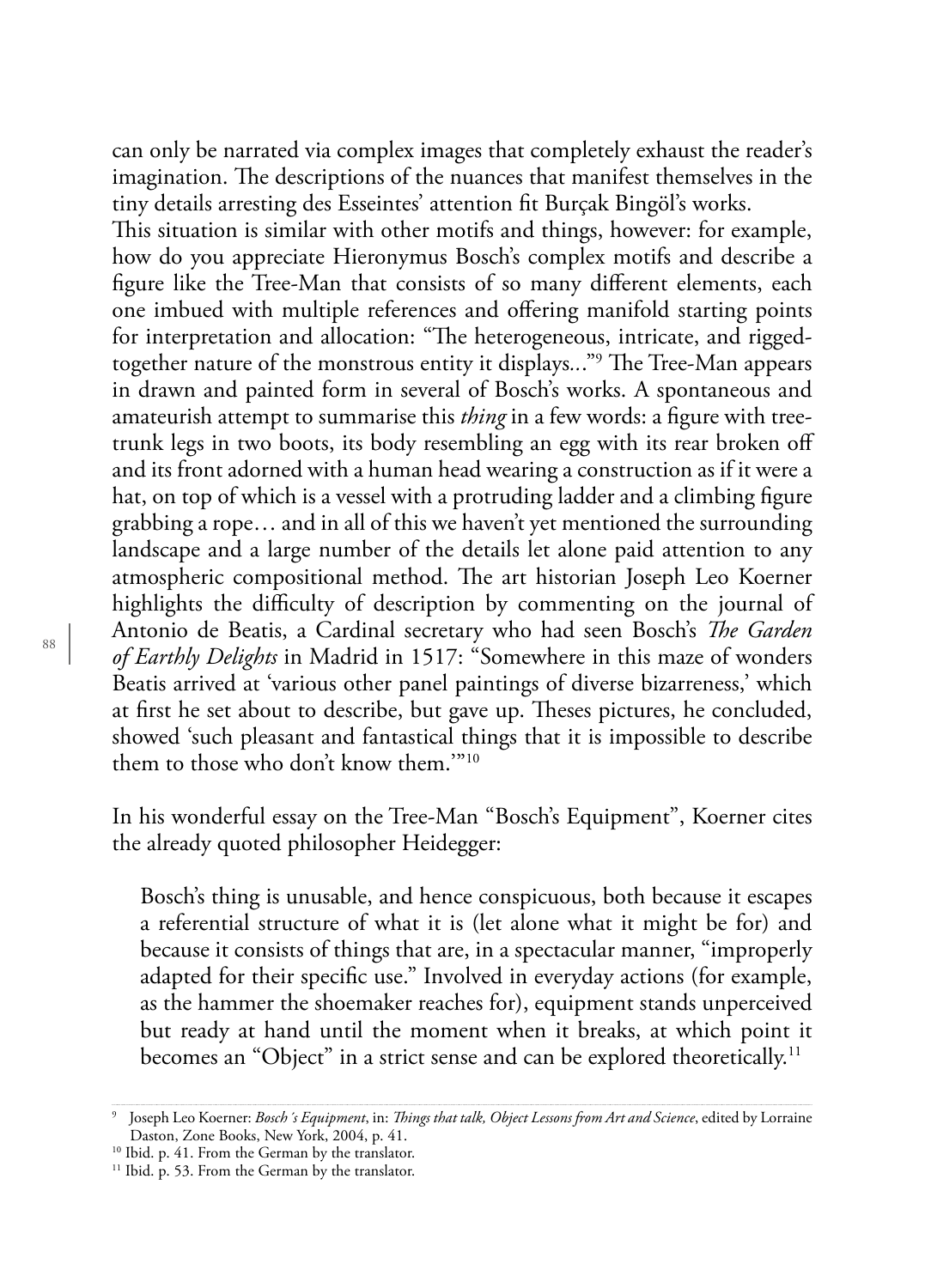Koerner continues:

Like so many of the artist's creations, the Treeman features everyday products in absurd combinations. It is a telltale sign of an authentic drawing by Bosch that such objects seem somehow carefully observed, even when they cannot be, since there is no real-world prototypes for them.<sup>12</sup>

Even if these words relate to works by Hieronymus Bosch that were painted and drawn more than 500 years ago, they remind me of Burçak Bingöl's view of things. The starting point of Bingöl's works is the ceramics profession, a discipline in which the primary focus is on a functional mastery. Nonetheless, she pursues her interest in the unreal and the impossible – in what is *against nature*. 13

If Koerner describes Bosch's Tree-Man as being against nature, this reminds me of another prominent example from art history: Dürer's The Great Piece of Turf at the Albertina Museum in Vienna. The watercolour painting from 1503 depicts a cut-out spot of meadow with various grasses. Dürer probably painted his picture in the atelier, something that can be deduced from the deep angle, which provides us with a good view of his model. The grasses are indeed part of nature but at the same time they are also so precisely and comprehensively portrayed, roots included, that it could almost be a scientific illustration. The painting is a philosophical meditation on nature, the cosmos and representation, which is already attempting a modern take on things. If we look at Bingöl's work *Yaban* (2019), we see a similarly isolated piece of nature, but she finds her grasses in the streets of her district in İstanbul rather than Franconian meadows. Hers are wild plants that spread in an uncultivated way within an urban cultural space. Just as Dürer removed his model carefully from a neighbouring meadow, Bingöl plucks her grasses from cracks in the cobblestones on her way through Beyoğlou. In the atelier, Dürer must have rearranged the grasses in order to be able to observe and portray them. Bingöl subjects her model to the documenting view of a camera in order to then print them on clay or porcelain. For the presentation in the exhibition, she fixes the stalks in clods of wet clay. While the Nuremberg Renaissance master captured the grasses in *Te Great Piece of Turf* at a particular moment in time forever, the İstanbul artist's plants will dry out and at some point fall apart. The work *against nature* thus turns back into one *with nature*, reflecting the is-ness of things, time and public space.

<sup>12</sup> Ibid. p. 53; Quotation by Gerd Unverfehrt: *Hieronymus Bosch: Die Rezeption seiner Kunst im frühen Jahrhundert*, Berlin: Mann, 1980, p. 33. From the German by the translator.

<sup>&</sup>lt;sup>13</sup> Ibid. p. 58. From the German by the translator.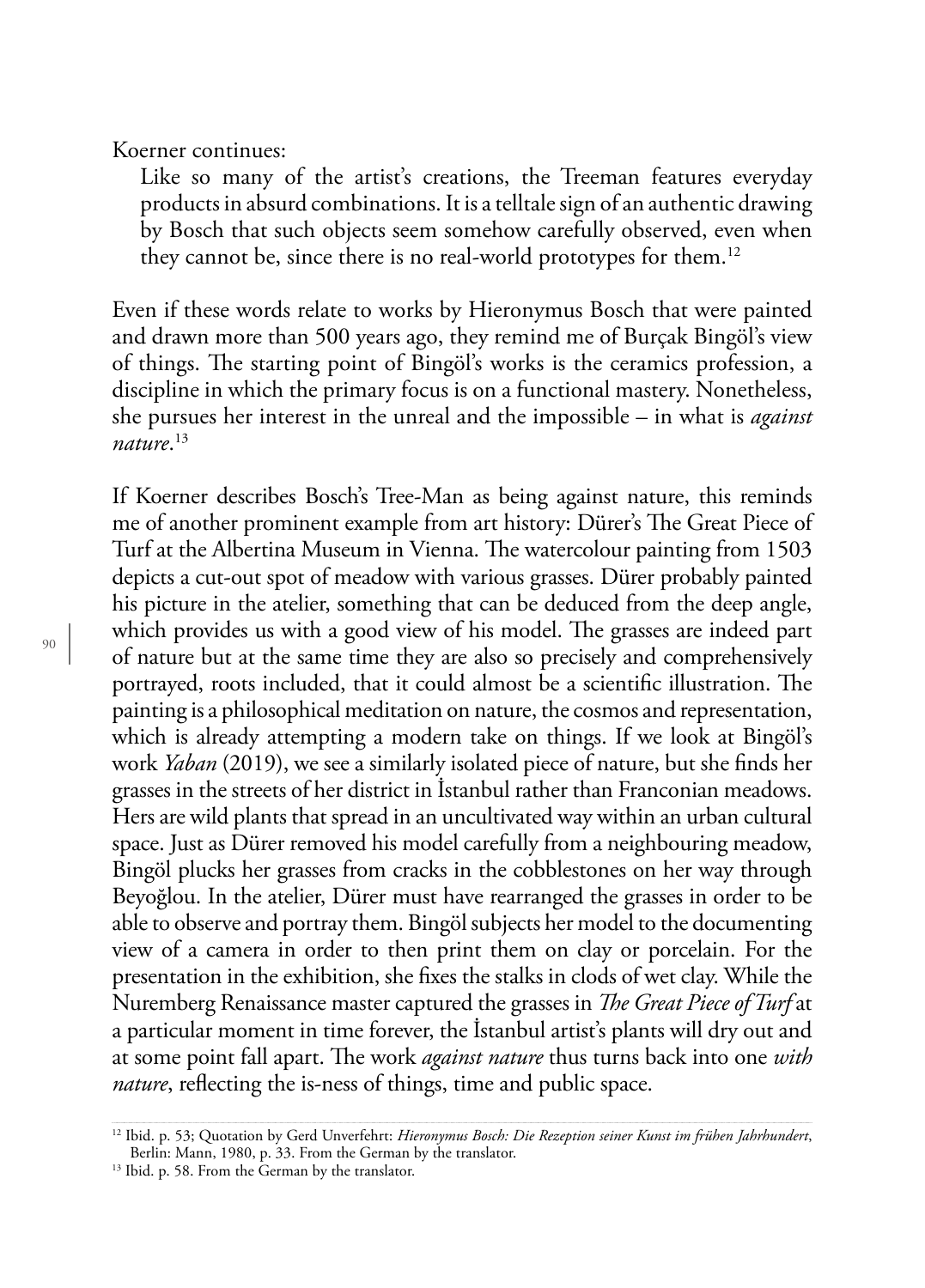The book in a book in  $\hat{A}$  rebours, des Esseintes' copy of Edgar Allan Poe's *The Narrative of Arthur Gordon Pym*, is aptly placed on the table in his room. But in order to link Poe and Burçak, which makes total sense, I would instead choose another maritime story by Poe, namely *A Descent into the Maelstrom*. Burçak herself writes that her works remind her of flotsam and jetsam, things that the sea happens to wash up on the beach and have been joined together by salt or seaweed. In Poe's story, a fisherman and survivor tells of his experiences inside a gigantic whirlpool in the sea. He describes the things the vortex captured and pulled into it, and which circled around him in the Archimedes' screw of the water masses:

Looking about me upon the wide waste of liquid ebony on which we were thus borne, I perceived that our boat was not the only object in the embrace of the whirl. Both above and below us were visible fragments of vessels, large masses of building timber and trunks of trees, with many smaller articles, such as pieces of house furniture, broken boxes, barrels and staves.14

At this point the man is surprised to find that his curiosity has been piqued and he observes with fascination the numerous objects circling downwards with him. However, because of his observations he regains the hope of survival.

It was not a new terror that thus affected me, but the dawn of a more exciting hope. This hope arose partly from memory, and partly from present observation. I called to mind the great variety of buoyant matter that strewed the coast of Lofoden, having been absorbed and then thrown forth by the Moskoe-strom. By far the greater number of the articles were shattered in the most extraordinary way --so chafed and roughened as to have the appearance of being stuck full of splinters --but then I distinctly recollected that there were some of them which were not disfigured at all. Now I could not account for this difference except by supposing that the roughened fragments were the only ones which had been completely absorbed --that the others had entered the whirl at so late a period of the tide, or, from some reason, had descended so slowly after entering, that they did not reach the bottom before the turn of the flood came, or of the ebb, as the case might be. I conceived it possible, in either instance, that they might thus be whirled up again to the level of the ocean, without

<sup>14</sup> Edgar Allan Poe: *Ein Sturz in den Malstrom,* in: *Gesammelte Werke*, Bd. A, Frankfurt a. M.: Zweitausendeins, 1994, p. 311. From the German by the translator.